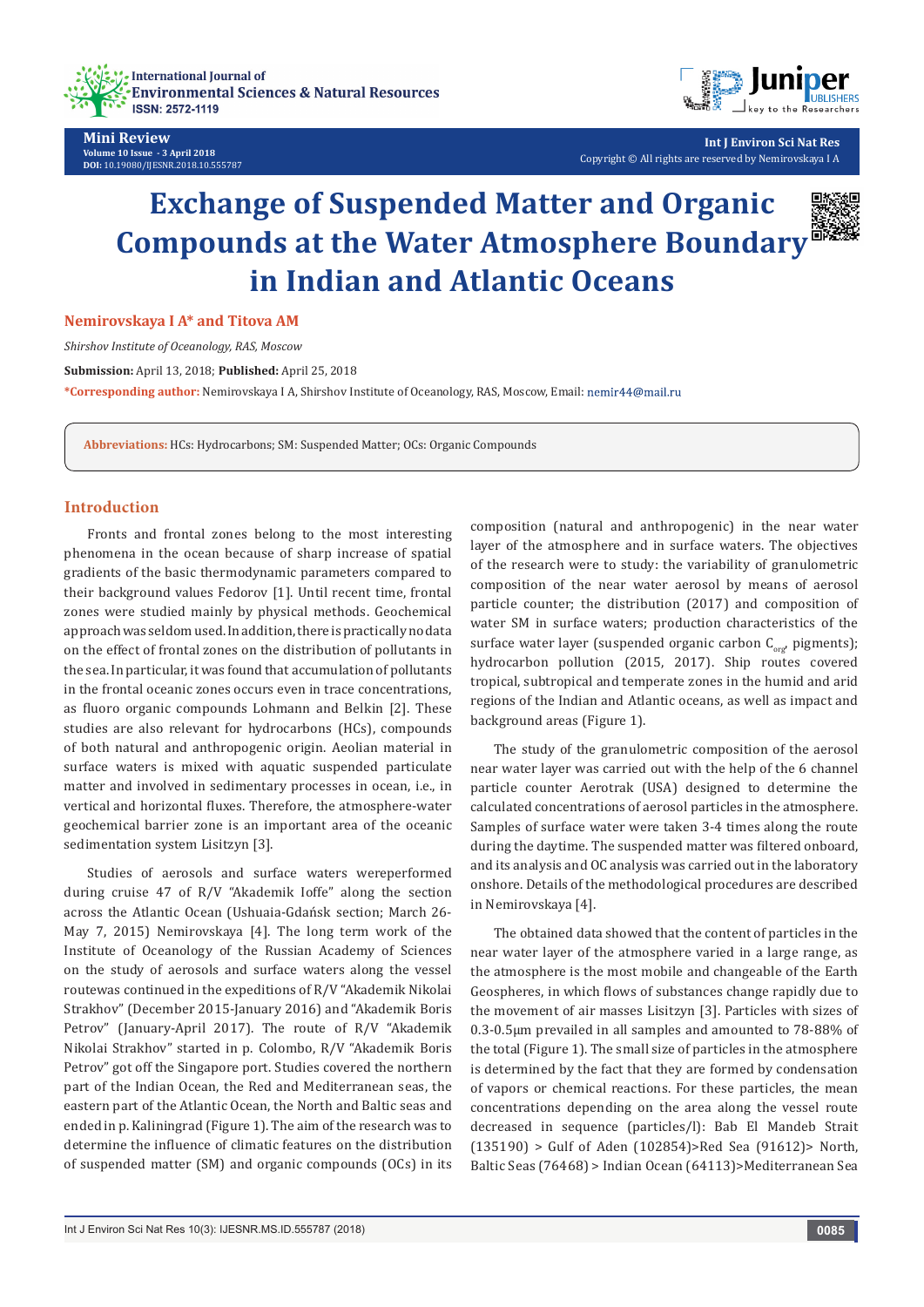(28397)>East Atlantic (14803) (Figures 1 & 2). The distribution of the near water aerosol in the ocean is mainly affected by the inflow of mineral particles of different composition, especially from the arid land regions Lisitzyn, [3], Nemirovskaya [4], Prakash et al. [5]. Therefore, their increased content is associated

with the Bab El Mandeb Strait, the Gulf of Aden (where the maximum concentration is 379361 particles/l) and the Red Sea. In these areas, particles flow from the desert areas of the Arabian Peninsula with the North wind in case of the proximity of the shore Prakash et al. [5].



Figure 1: Sampling stations and the main wind direction along the route R/V "Academician Boris Petrov". The inset: 1 - the distribution of suspended matter (columns, mg/l) and the granulometric composition of the aerosols (μ) in the driving layer of the atmosphere: 2 - 0.3-0.5,  $3 - 0.5 - 1$ ,  $4 - 1 - 3$ ,  $5 - 3 - 5$ ,  $6 > 5$ .





**How to cite this article:** Nemirovskaya I A, Titova AM. Exchange of Suspended Matter and Organic Compounds at the Water Atmosphere Boundary in Indian and Atlantic Oceans. Int J Environ Sci Nat Res. 2018; 10(3): 555787. DOI: [10.19080/IJESNR.2018.10.555787](http://dx.doi.org/10.19080/IJESNR.2018.10.555787) **<sup>086</sup>**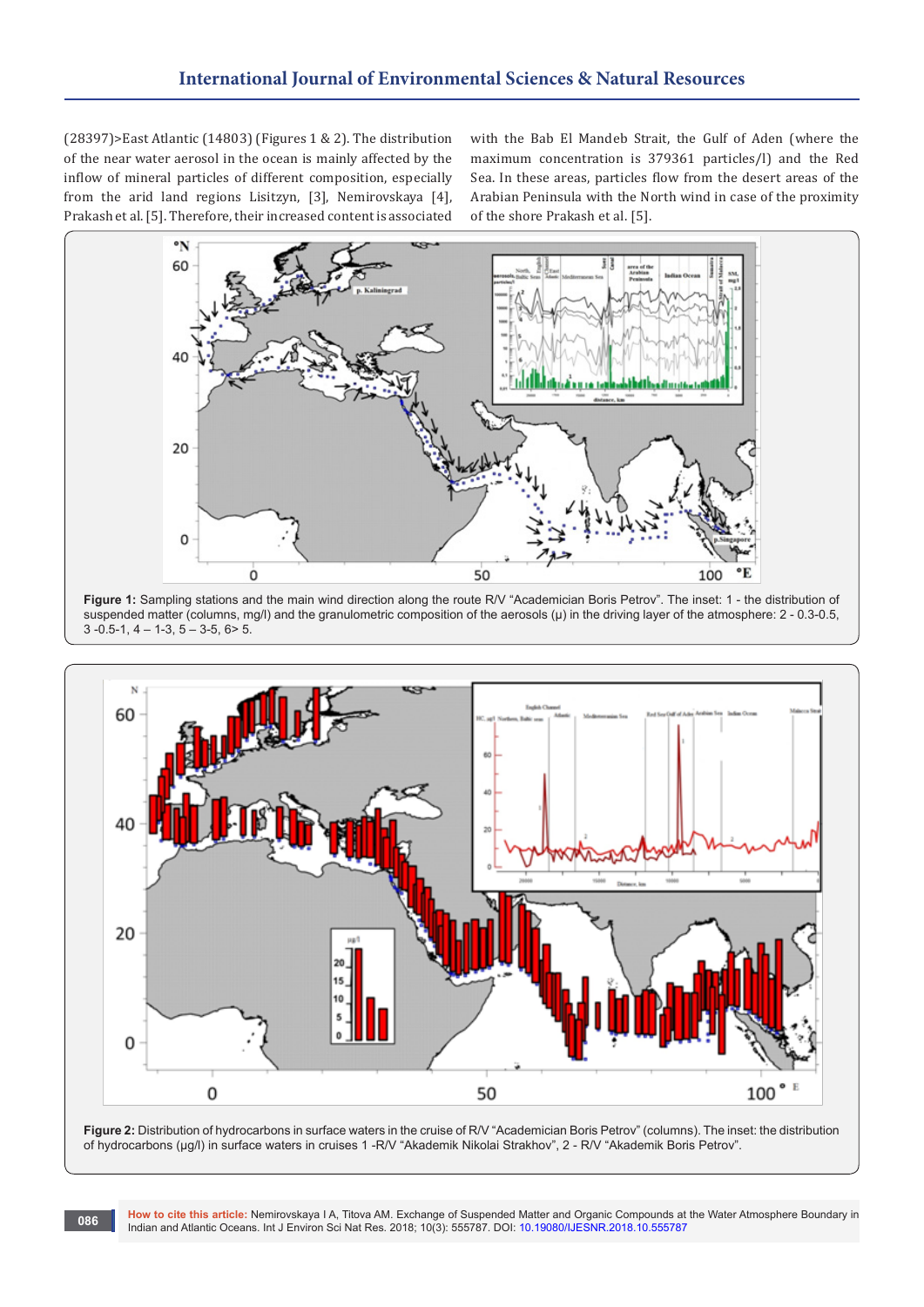Dust storms in the southern part of the Arabian Peninsula are associated with summer time (from May to August), but in the Northern part of the Peninsula they occur mainly in the spring period. At the same time, the peak of dust activity is observed, as a rule, in the daytime, as intense solar heating of the earth creates turbulence and local pressure gradients. In the humid areas, aerosol fluxes decreased with a minimum in the Mediterranean Sea (1,441 particles/l) and increased again with anthropogenic inputs from industrial areas of Europe (English Channel). In surface waters the average SM concentrations in 2017 varied in the sequence (mg/l): Mediterranean Sea  $\approx$  Indian Ocean (0.12)<East Atlantic (0.16)< area of the Arabian Peninsula  $(0.18)$  < the Red Sea  $(0.20)$  < the English Channel and the Baltic Sea (0.34). Its average content was more than 8 times lower compared to the data of 2016 Nemirovskaya and Titova [6] 0.21 and 1.746mg/l, respectively, due to different research seasons and different wind direction. In particular, at the end of winter 2017 the Northwest wind prevailed in the Red Sea, which led to a decrease in the concentrations of aerosols in the atmosphere near water layer and, in turn, mineral SM in surface waters.

Therefore, the content of SM in surface waters of the Red Sea was lower than in the Gulf of Aden (0.125 and 0.183mg/l, respectively) and significantly lower than in 2016, when its concentration reached 9.539 mg/l. The minimum concentrations of studied compounds were recorded in the Mediterranean Sea (0.080 and 0.190mg/l), and the maximum in the North Sea (0.760 and 15.92mg/l), respectively. The change of the phytoplankton community from winter to early spring was accompanied by a decrease in the concentrations of suspended matter and OCs in surface waters. According to the data from R/V "Akademik Boris Petrov" the content of chlorophyll "a" consistently increased from the open waters of the Indian Ocean (an average of 0.15µg/l) to 0.69µg/l in the English Channel. The highest concentrations were found in the North (up to 3.335µg/l) and Baltic (up to 3.675µg/l) Seas due to increased water productivity in coastal areas. Synchronous changes in the concentrations of SM and OCs occur only in open water areas of the Indian Ocean, with the similar sources of these compounds. Concentrations of hydrocarbons (HCs) in surface waters as well as SM content, was significantly lower than in 2016.

HC values in different regions varied from 6 to 20µg/l, and did not reach the maximum permissible concentrations for petroleum hydrocarbons (50µg/l). Even in the English Channel their concentration fluctuated in the range of 8 11 µg/l. Earlier the English Channel can be attributed to the field of small scale increase in HC concentrations due to oil pollution Nemirovskaya [7], the low content of hydrocarbons in 2017 in the Strait and the North and Baltic Seas could indicate the effectiveness of measures for the prevention of pollution. However, in relation to the SM, the HC content in the Red and Mediterranean Seas and even in the Indian Ocean exceeded 100 µg/mg of SM due to the low concentration of the suspension itself [8].

### **Acknowledgment**

This research was performed in the framework of the state assignment of FASO Russia (theme No. 0149 2018 0016), and analytical data were processed within framework of the RSF grant (No 14-50 00095).

#### **References**

- 1. [Fedorov KN \(1986\) The physical nature and structure of the oceanic](https://www.adlibris.com/fi/kirja/the-physical-nature-and-structure-of-oceanic-fronts-9780387964454)  fronts [L: Gidrometeoizdat](https://www.adlibris.com/fi/kirja/the-physical-nature-and-structure-of-oceanic-fronts-9780387964454). pp. 296.
- 2. [Lohmann R, BelkinI M \(2014\) Organic pollutants and ocean fronts](https://www.sciencedirect.com/science/article/pii/S007966111400144X)  [across the Atlantic Ocean: A review. Progress in Oceanography 128:](https://www.sciencedirect.com/science/article/pii/S007966111400144X)  [172-184.](https://www.sciencedirect.com/science/article/pii/S007966111400144X)
- 3. Lisitzyn AP (2014) Modern concepts of sedimentation in the oceans and seas. The Ocean as a natural recorder for the interaction of Earth's geospheres. World Ocean 2(2): 331-571.
- 4. [Nemirovskaya IA \(2017\) Sedimentary Matter and Organic Compounds](https://link.springer.com/article/10.1134/S001670291704005X)  [in the Aerosols and Surface Waters along the Transatlantic Section.](https://link.springer.com/article/10.1134/S001670291704005X)  [Geochemistry International 55\(4\): 367-379.](https://link.springer.com/article/10.1134/S001670291704005X)
- 5. [Prakash P, Stenchikov G, Kalenderski S, S Osipov, H Bangalath \(2015\)](https://www.atmos-chem-phys.net/15/199/2015/)  [The impact of dust storms on the Arabian Peninsula and the Red Sea.](https://www.atmos-chem-phys.net/15/199/2015/)  [Atmos Chem Phys 15: 199-222.](https://www.atmos-chem-phys.net/15/199/2015/)
- 6. [Nemirovskaya IA, Titova AM \(2017\) Associated Studies during the](https://link.springer.com/article/10.1134%2FS000143701702014X)  [Voyage of the R/V Akademik Nikolai Strakhov. Oceanology 57\(2\): 337-](https://link.springer.com/article/10.1134%2FS000143701702014X) [339.](https://link.springer.com/article/10.1134%2FS000143701702014X)
- 7. [Nemirovskaya IA, Artem'ev VA \(2013\) Particulate matter and](https://link.springer.com/article/10.1134/S000143701301013X)  [components of the organic substance in the surface waters of the](https://link.springer.com/article/10.1134/S000143701301013X)  [Southern and Atlantic Oceans. Oceanology 53\(1\): 36-46.](https://link.springer.com/article/10.1134/S000143701301013X)
- 8. Shevchenko VP (2006) Influence of aerosols on the environment and marine sedimentation in the Arctic M Nauka. pp. 226.